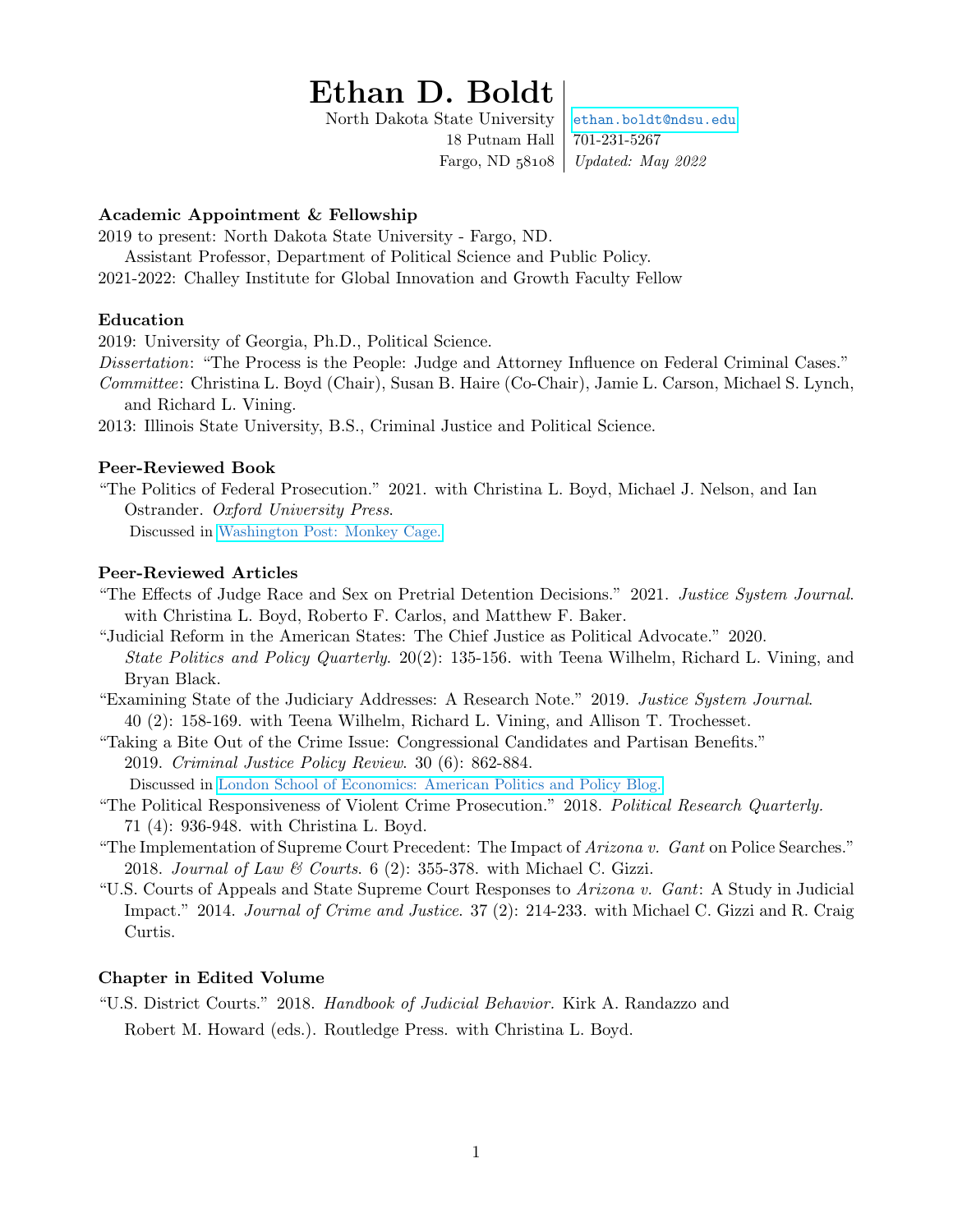#### Grants

National Science Foundation Grant SES-1729077. "Doctoral Dissertation Research: The People and Process of Federal Criminal Cases." 2017. Graduate Advisor: Christina L. Boyd.

Innovative and Interdisciplinary Research Grant, University of Georgia Graduate School.

"Understanding Pretrial Detention Decisions in Federal Criminal Cases." 2017.

#### Teaching Experience

North Dakota State University POLS 115: American Government (Fall 2019) POLS 230: Judicial Process (Spring 2020, Spring 2021, Fall 2021, Spring 2022) POLS 430: Constitutional Law-Civil Liberties (Fall 2020, Fall 2021) POLS 431: Constitutional Law-Criminal Justice (Fall 2019, Spring 2020, Spring 2021, Spring 2022) University of Georgia: Instructor of Record POLS 3600: Criminal Justice Administration (Spring 2017, Fall 2018). POLS 1101: Introduction to American Government (Spring 2019). University of Georgia: Graduate Teaching Assistant POLS 1101: Introduction to American Government (Fall 2015, Spring 2016, Fall 2018).

#### Scholarships and Awards

Nominated for Student Organization Advisor of the Year, Bison Leader Awards, North Dakota State University, 2022.

Apple Polisher Student Experience Award, Bison Ambassadors, North Dakota State University, 2020. Charles S. Bullock, III Scholarship, Department of Political Science, University of Georgia. 2016.

Clifford C. Clogg Scholarship in Political Science, Inter-university Consortium for Political and Social Research (ICPSR). 2015.

Excellence in Graduate Student Research, Department of Political Science, University of Georgia. 2015. Presidential Graduate Fellowship, University of Georgia. 2013-2018.

Robert G. Bone Scholar, Illinois State University. 2012-2013.

Outstanding Senior Award, Department of Political Science, Illinois State University. 2013.

Outstanding Academic Achievement, Department of Criminal Justice, Illinois State University. 2013.

#### Conference Presentations

American Political Science Association: 2013, 2018

American Society of Criminology: 2012, 2015

Midwest Political Science Association: 2012, 2014, 2016, 2017, 2018, 2019, 2020 (cancelled)

Midwest Criminal Justice Association: 2015, 2016

Southern Political Science Association: 2015, 2021